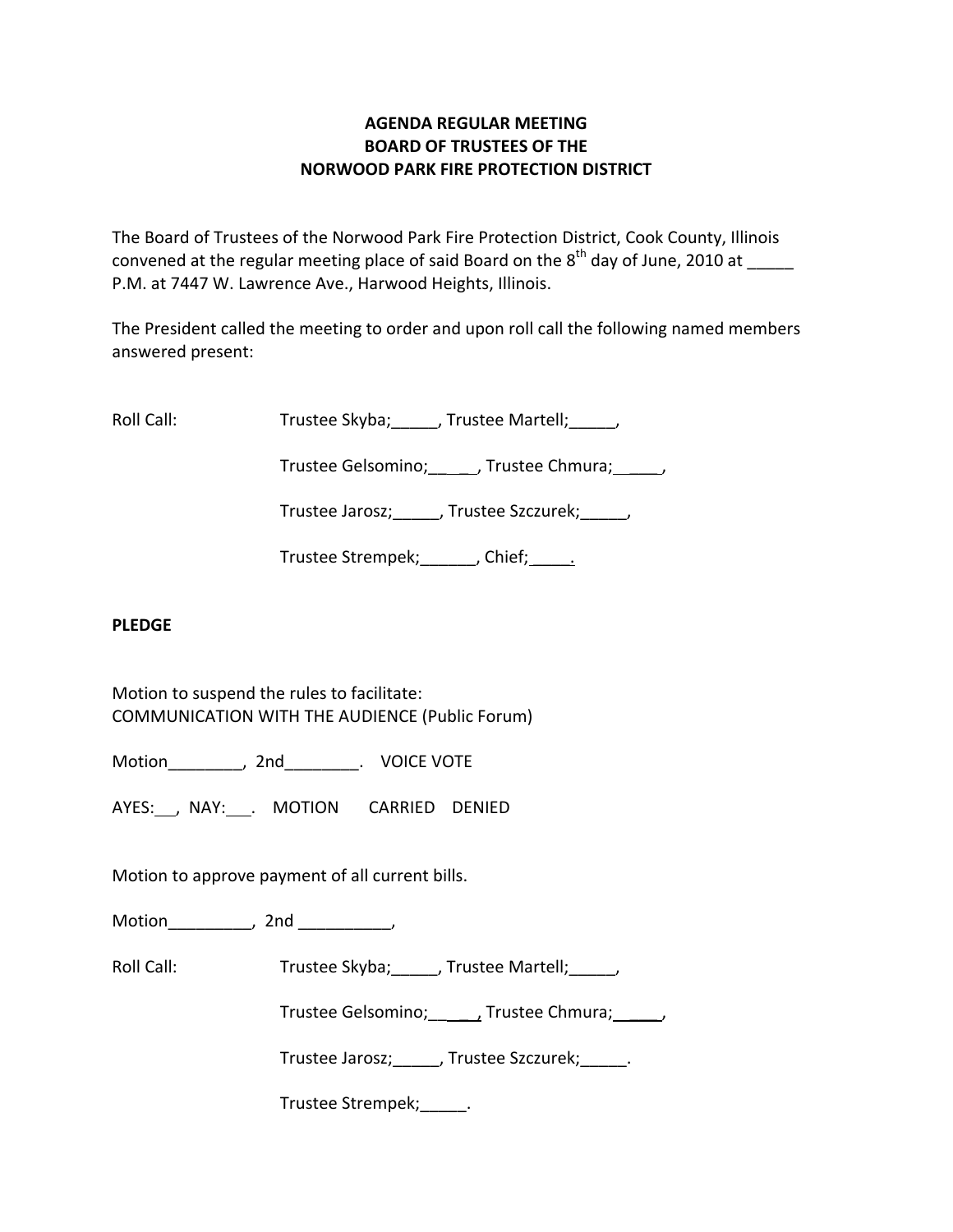Motion to approve the minutes of the Regular meeting held May  $11<sup>th</sup>$ , 2010.

Motion\_\_\_\_\_\_\_\_\_, 2nd \_\_\_\_\_\_\_\_\_\_,

Roll Call: Trustee Skyba; Trustee Martell; Trustee Martell;

Trustee Gelsomino; \_\_\_\_\_\_, Trustee Chmura; \_\_\_\_\_,

Trustee Jarosz;\_\_\_\_\_, Trustee Szczurek;\_\_\_\_\_,

Trustee Strempek; [100]

#### **TREASURER'S REPORT:**

Motion to approve the Treasurer's report as presented from the Financial Statement for May 2010.

Motion the contract of the contract of the contract of the contract of the contract of the contract of the contract of the contract of the contract of the contract of the contract of the contract of the contract of the con

Roll Call: Trustee Skyba; \_\_\_\_, Trustee Martell; \_\_\_\_\_,

Trustee Gelsomino; \_\_\_\_\_\_, Trustee Chmura; \_\_\_\_\_,

Trustee Jarosz;\_\_\_\_\_, Trustee Szczurek;\_\_\_\_\_,

Trustee Strempek;\_\_\_\_\_\_.

# **Chief's Report:**

Motion to accept the Chief's Report for May 2010 as presented.

Motion\_\_\_\_\_\_\_\_, 2nd \_\_\_\_\_\_\_\_, VOICE VOTE

AYES;\_\_\_\_\_\_, NAY\_\_\_\_\_\_. MOTION CARRIED DENIED

**President's Report:**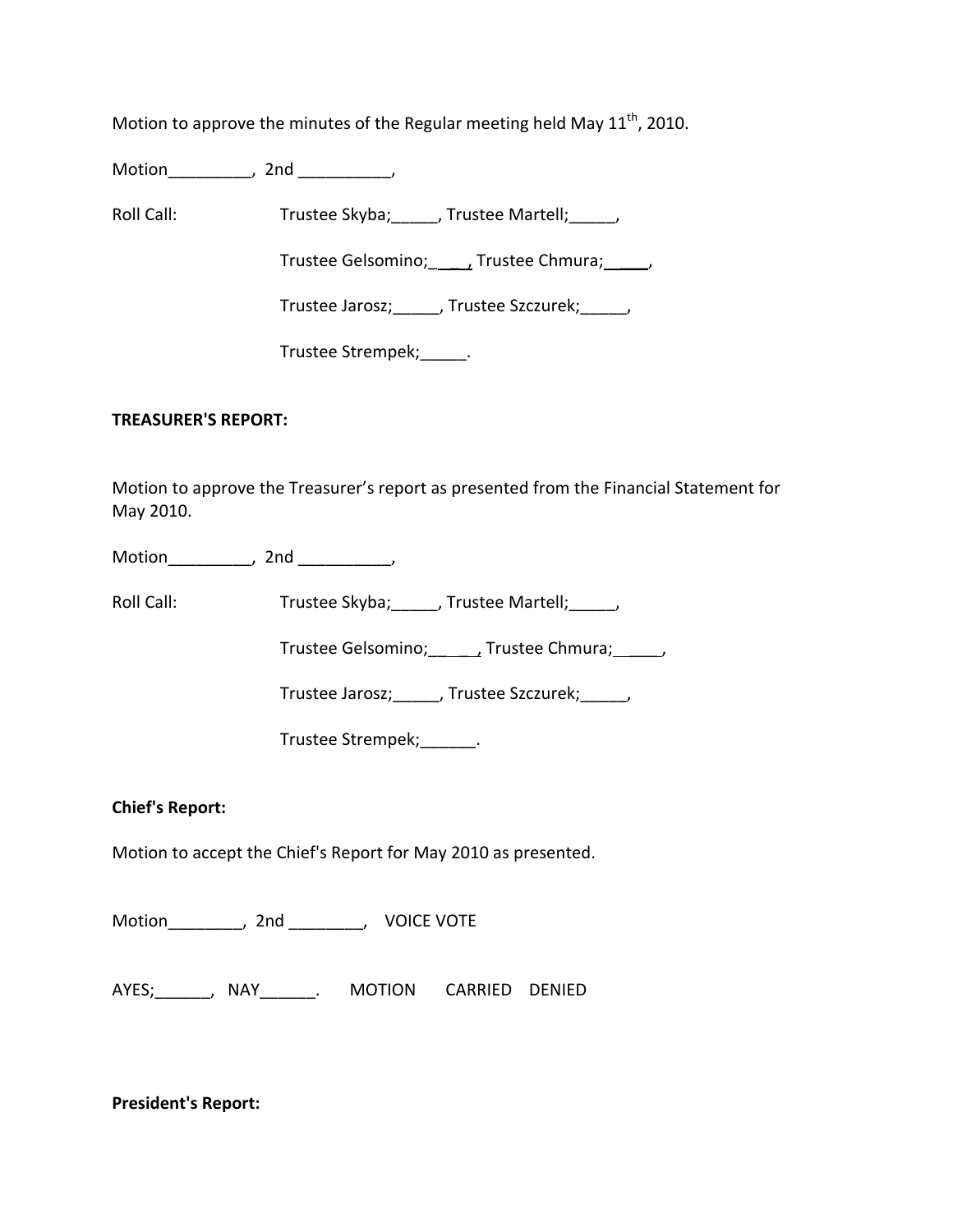#### **Committee Reports:**

Finance Committee‐ Chairman Trustee Chmura

Building and Equipment Committee‐ Chairman Trustee Gelsomino

Technology and PR Media Committee‐ Chairman Trustee Strempek

Policy Committee‐ Chairman Trustee Skyba

Pension Fund‐ Trustee Martell and Trustee Chmura

**Old Business:**

#### **New Business:**

Motion to adopt and approve Ordinance #10‐1, the Norwood Park Fire Protection District Tentative Budget and Appropriation for fiscal year 2010‐2011.

Motion\_\_\_\_\_\_\_\_\_, 2nd \_\_\_\_\_\_\_\_\_\_,

Roll Call: Trustee Skyba; \_\_\_\_\_, Trustee Martell; \_\_\_\_\_,

Trustee Gelsomino; \_\_\_\_\_, Trustee Chmura; \_\_\_\_\_,

Trustee Jarosz;\_\_\_\_\_, Trustee Szczurek;\_\_\_\_\_,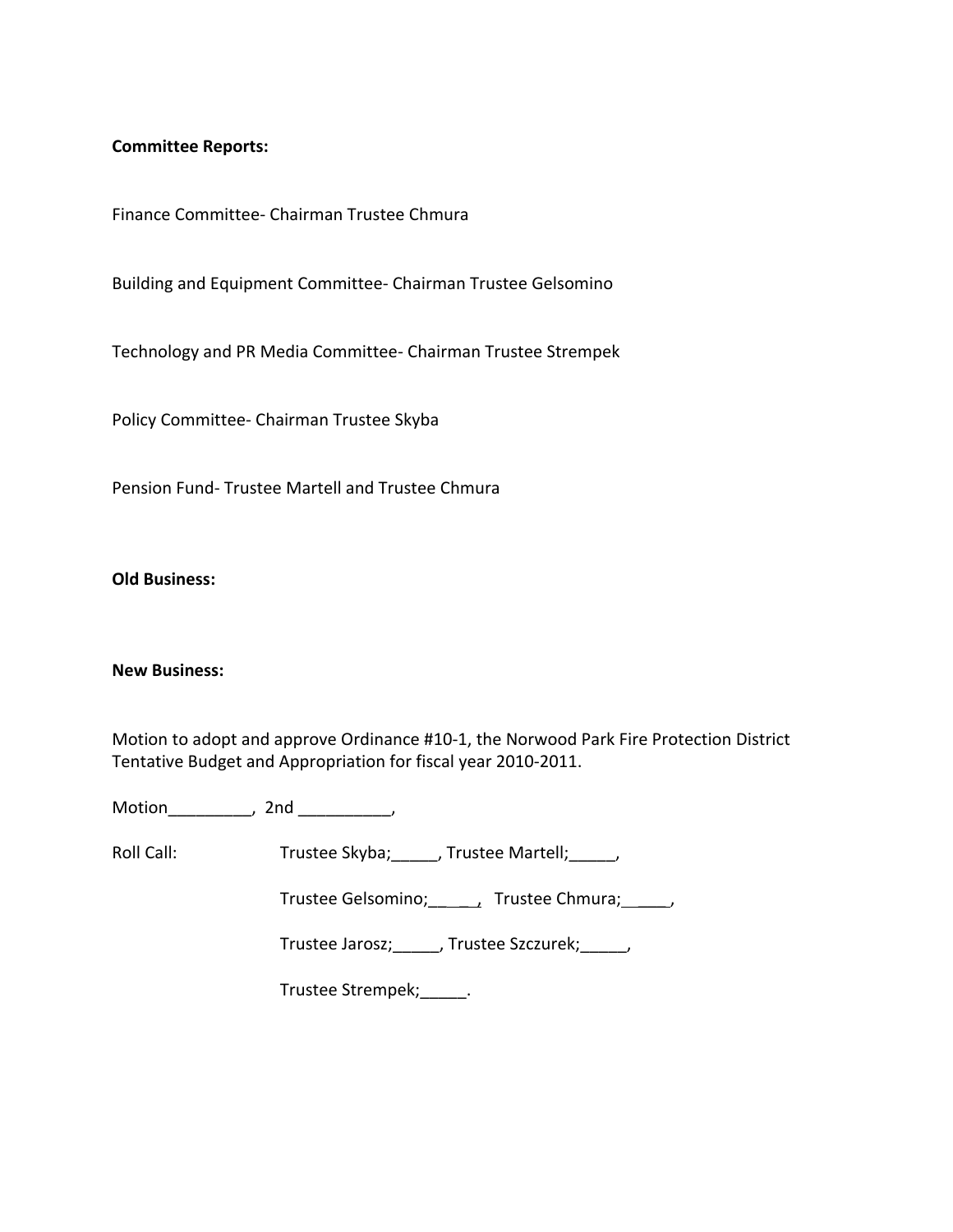Motion to approve Resolution #10‐3, A Resolution for payments of Prevailing Wage.

Motion\_\_\_\_\_\_\_\_\_, 2nd \_\_\_\_\_\_\_\_\_\_,

Roll Call: Trustee Skyba; Trustee Martell; Trustee Martell;

Trustee Gelsomino; \_\_\_\_\_\_, Trustee Chmura; \_\_\_\_\_,

Trustee Jarosz;\_\_\_\_\_, Trustee Szczurek;\_\_\_\_\_,

Trustee Strempek;\_\_\_\_\_.

Motion to accept the amended audit for the 2009 fiscal year as presented by Frank J. Baker and Company.

Motion\_\_\_\_\_\_\_\_\_\_, 2nd \_\_\_\_\_\_\_\_\_,

Roll Call: Trustee Skyba; Trustee Martell;

Trustee Gelsomino; \_\_\_\_\_, Trustee Chmura; \_\_\_\_\_,

Trustee Jarosz;\_\_\_\_\_, Trustee Szczurek;\_\_\_\_\_,

Trustee Strempek;\_\_\_\_\_.

Motion to accept the Audit proposal from Frank J. Baker for the fiscal year ending June 30, 2010 at a cost not to exceed \$20,550.00.

Motion\_\_\_\_\_\_\_\_\_\_, 2nd \_\_\_\_\_\_\_\_\_\_,

Roll Call: Trustee Skyba; J. Trustee Martell; J.

Trustee Gelsomino; \_\_\_\_\_, Trustee Chmura; \_\_\_\_\_,

Trustee Jarosz;\_\_\_\_\_, Trustee Szczurek;\_\_\_\_\_,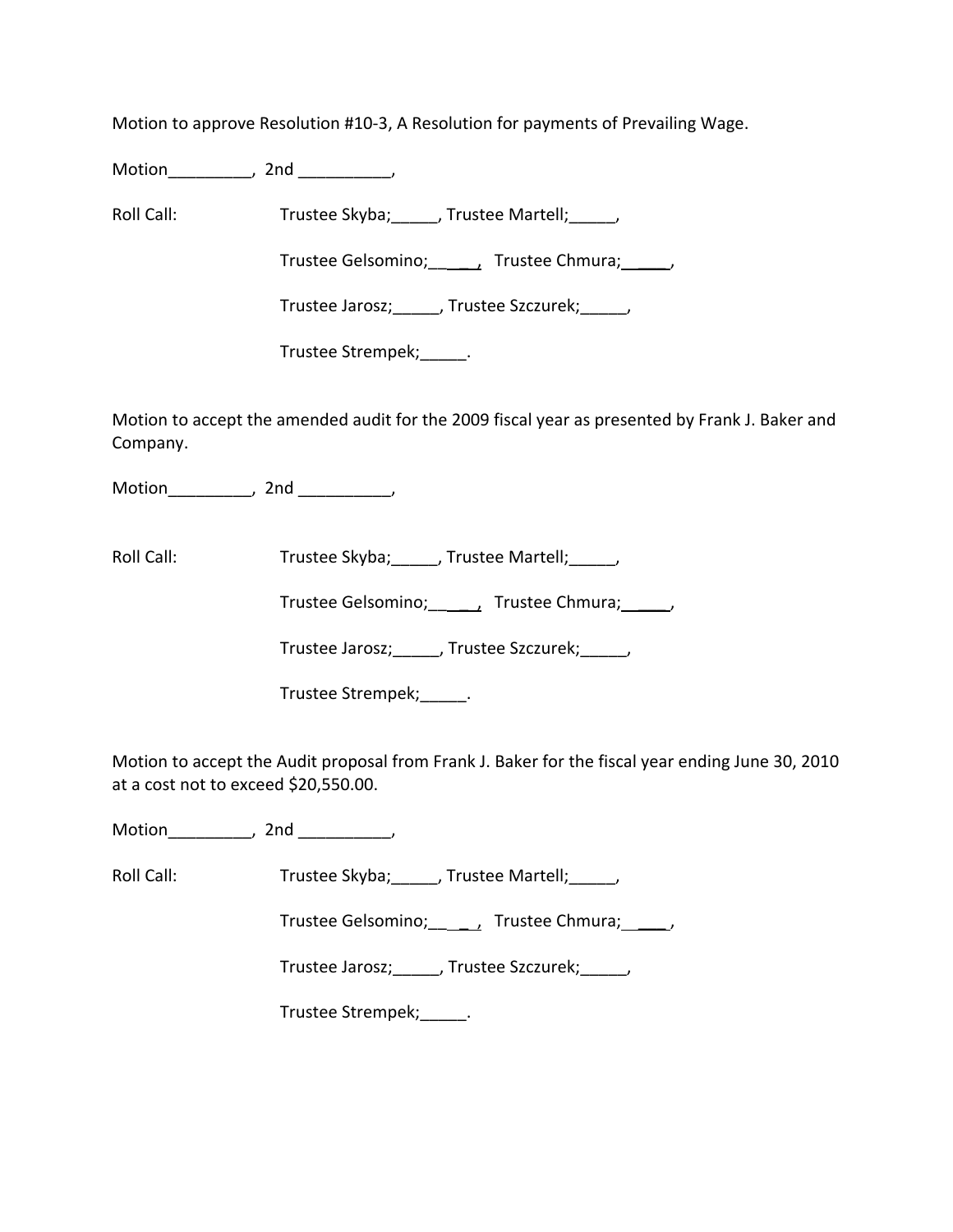Motion to approve Felber's Tuckpointing Company to repair the limestone cill joints on the original building at a cost of \$4,800.00.

Motion the motion of the motion of the motion of the motion of the motion of the motion of the motion of the m<br>Second motion of the motion of the motion of the motion of the motion of the motion of the motion of the motio<br>

Roll Call: Trustee Skyba; \_\_\_\_, Trustee Martell; \_\_\_\_,

Trustee Gelsomino; \_\_\_\_\_\_, Trustee Chmura; \_\_\_\_\_,

Trustee Jarosz;\_\_\_\_\_, Trustee Szczurek;\_\_\_\_\_,

Trustee Strempek;\_\_\_\_\_.

Motion to approve the payment to Foster Coach for \$3,275 to repair the electrolysis (rust) on ambulance #112.

Motion\_\_\_\_\_\_\_\_\_, 2nd \_\_\_\_\_\_\_\_\_\_,

Roll Call: Trustee Skyba; Trustee Martell; Trustee Martell;

Trustee Gelsomino; \_\_\_\_\_, Trustee Chmura; \_\_\_\_\_,

Trustee Jarosz;\_\_\_\_\_, Trustee Szczurek;\_\_\_\_\_,

Trustee Strempek;\_\_\_\_\_.

Motion to purchase three (3) Kenwood TK‐290 Portable radios at a cost of \$2,251.23 of which \$1,200.60 will be paid for by the 911 Surcharge Reallocation Program from the Cook County Treasurer, leaving a remaining balance of \$1,050.63.

Motion the contract of the contract of the contract of the contract of the contract of the contract of the contract of the contract of the contract of the contract of the contract of the contract of the contract of the con

Roll Call: Trustee Skyba; \_\_\_\_, Trustee Martell; \_\_\_\_,

Trustee Gelsomino; \_\_\_\_\_, Trustee Chmura; \_\_\_\_\_,

Trustee Jarosz;\_\_\_\_\_, Trustee Szczurek;\_\_\_\_\_,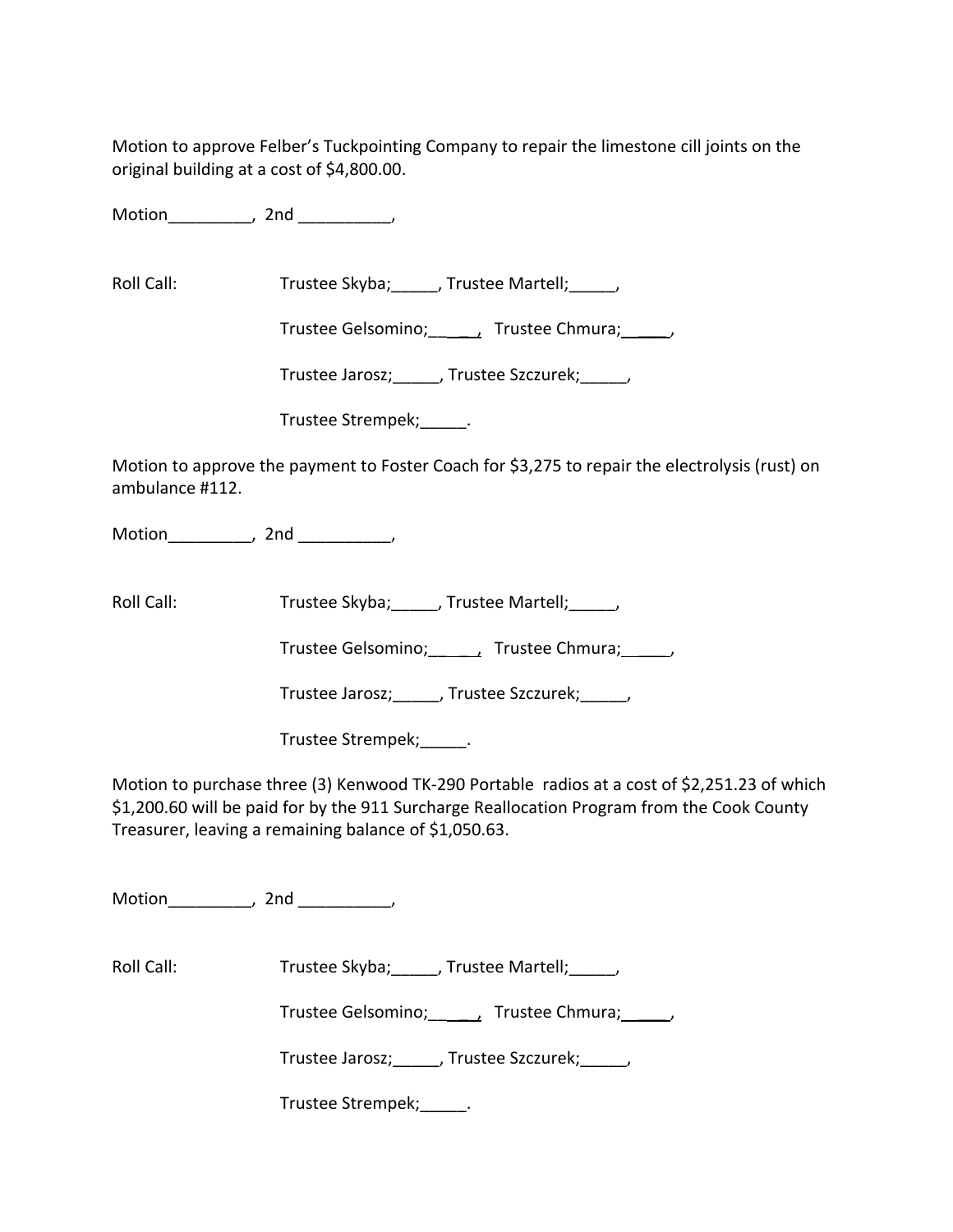Motion to approve the payout of sick time buyback to the following: John Kovalcik‐ 484 hours \$15,037.88

Motion the motion of the motion of the motion of the motion of the motion of the motion of the motion of the m<br>Second motion of the motion of the motion of the motion of the motion of the motion of the motion of the motio<br>

Roll Call: Trustee Skyba; Trustee Martell; Trustee Martell;

Trustee Gelsomino; \_\_\_\_\_, Trustee Chmura; \_\_\_\_\_,

Trustee Jarosz; Frustee Szczurek; Frustee Jarosz;

Trustee Strempek;\_\_\_\_\_.

Motion to approve the sale of the 2000 Expedition to \_\_\_\_\_\_\_\_\_\_\_\_\_\_\_\_\_\_\_\_\_\_\_\_ at a cost of \$\_\_\_\_\_\_\_\_\_\_\_\_\_\_\_\_\_\_. If for some reason they are unable to complete the transaction, the Chief can move to the next highest bid. If bids are equal, they will be put into a lottery.

Motion the motion of the motion of the motion of the motion of the motion of the motion of the motion of the m<br>Second motion of the motion of the motion of the motion of the motion of the motion of the motion of the motio<br>

Roll Call: Trustee Skyba; J. Trustee Martell; J.

Trustee Gelsomino; \_\_\_\_, Trustee Chmura; \_\_\_\_\_,

Trustee Jarosz; J. Trustee Szczurek; J.

Trustee Strempek;\_\_\_\_\_.

Motion to go into Closed Session to discuss personnel, Legal Counsel, possible litigation and to approve the Closed Session Minutes from May  $11^{\text{th}}$ , 2010.

Motion the contract of the contract of the contract of the contract of the contract of the contract of the contract of the contract of the contract of the contract of the contract of the contract of the contract of the con

Roll Call: Trustee Skyba; Trustee Martell;

Trustee Gelsomino; \_\_\_\_\_\_, Trustee Chmura; \_\_\_\_\_,

Trustee Jarosz; Juliustee Szczurek; Julius